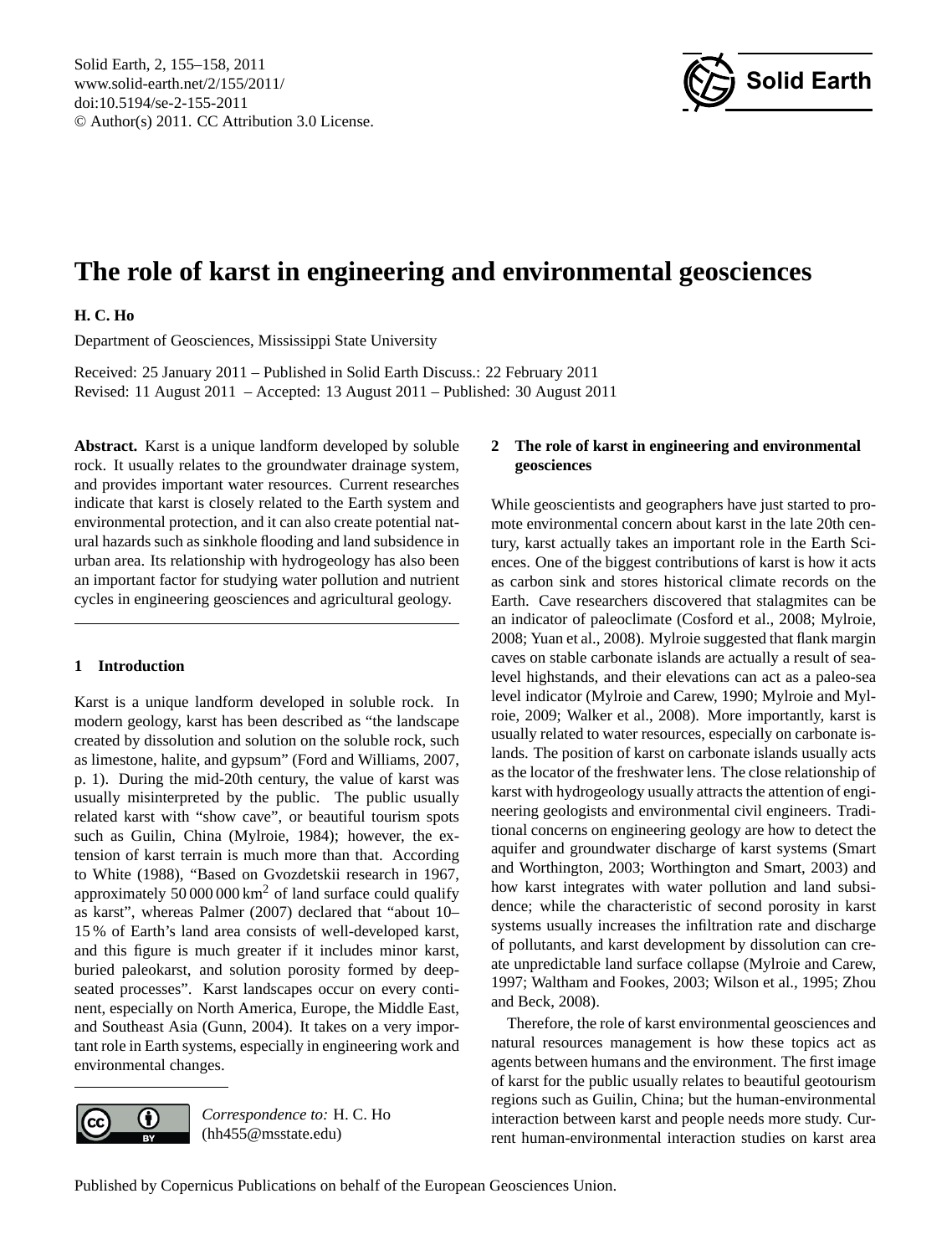are focusing on two issues: (1) Result of urbanization on karst terrain, and (2) Feedback of agricultural development on karst regions.

The main concern of urbanization on karst terrain is the relationship of hazards, urban environment and karst processes. In the US, the most serious hazards for urban locations in karst areas are sinkhole flooding and sinkhole collapse. Those hazards usually create property damage and human losses (Waltham and Fookes, 2003; Zhou and Beck, 2008). Rapid urban development in karst regions also increases the surface runoff rate, disrupts groundwater flow and of karst terrain stability, and directly increases the chances of sinkhole flooding and sinkhole collapse (Blansett and Hamlett, 2010; Campbell, 2005; Hart, 2006; Mills et al., 1991; Li et al., 2010a; Waltham and Fookes, 2003; Zhou, 2006; Zhou and Beck, 2008).

In most areas, "sinkhole" can be a dissolution or collapse feature formed by the enlargement of second porosity in carbonate rock. Sinkhole location is difficult to predict. Previous studies indicated that sinkholes can be buried by a thick soil layer, and can also be enlarged by continuing dissolution from infiltration (Waltham and Fookes, 2003; Zhou and Beck, 2008). Furthermore, similar features with different geologic histories in karst such as banana holes, blue holes and pit caves can have the same or more extensive geologic hazard potential. (Mylroie and Carew, 1997; Wilson et al., 1995). Even if there are no sinkholes visible in a karst region, continuing karstic development under urban areas can also affect the stability of building foundations (Chan and Lai, 2005; Darigo, 1989). Rapid urban development on karst usually increases the mass on land surface, which increases the chance of surface collapse; at the same time, the impervious paved surface of urban areas usually blocks water infiltration, which alters the original groundwater flow systems, and results in further karstic development becoming more uncertain.

In addition, urban development on karst areas without careful planning can cause water pollution and aquifer contamination. It usually spreads disease and can break down the chain of the biological cycle (Boulton et al., 2003; Li et al., 2010b).

For agricultural development on karst regions, most concerns of engineering and environmental geologists are how the carbon cycle and the nitrogen and phosphorus cycles integrate with karst and farming (Chen and Lian, 2010; Li et al., 2006; Zhang et al., 2007). Location, storage, usage, and pollution of water resources are also important issues of agricultural engineering and agricultural geology. (Wang et al., 2001; Li et al., 2001b).

Therefore, karst terrain is a complex system with close relationships to Earth system science, engineering geology, hydrogeology, environmental geology and agricultural geology. It takes an important role on the Earth, but the complete image of karst processes for environmental engineering is still being explored. Recent research indicates that geotechnical

engineers usually face a technical problem when they build roads, highways and tunnels. The construction usually enlarges the exposed area of karst and increases the rate of karst expression. Methods to mitigate this problem are still being investigated.

Current techniques for investigating karst processes include cave exploration and mapping, dye tracing, geophysical survey, surface mapping, and modeling. Using GIS as an analysis tool has also been a global trend for studying karst. However, the fundamental problem of engineering geology for karst processes is the lack of background information about karst classification. Similar karst features with different geologic histories (such as glaciated karst landscapes and sinkhole plain morphology) are usually misclassified by engineers, especially in landform analysis (Mylroie and Mylroie, 2004; Purkis et al., 2010a; Purkis et al., 2010b; Shinn and Purser, 2010). From the perspective of environmental application of karst analysis, it is necessary to build up a high quality karst geodatabase, with data of karst features, the relationship between karst features, and the relationship of karst features to the current hydrologic situation.

# **3 The future**

To investigate karst for engineering and environmental geosciences in the future, here are several developmental suggestions for researchers and engineers:

# **3.1 How to investigate a rather large geographically extended karst area without extensive field work?**

Works for the engineering geosciences is usually time limited and without a large support system of instruments and funding. However, accurately investigating karst can be laborbased and expensive. Current engineering works for the karst landscape are usually based on extensive field work. Several researchers are starting to use remote sensing techniques such as LIDAR imaging to support their investigations. However, such work is still expensive and costs time as well. For future investigation, researchers should think about if there is any alternative method to study the landscape, such as using lower resolution images (e.g. LandSAT, SPOT) to detect underground features. Spatial modelling applications with different parameters (such as slope, vegetation, soil moisture) and pixel purity index techniques may also be helpful to investigate the karst features if incorporated into a possible method.

# **3.2 How to maintain the data quality?**

Most environmental engineers do not have a very strong background in geology, especially in the understanding of carbonate rock. Therefore, it is necessary to have a better promotion of "karst" to public (especially to engineering firms). It is recommended to have a series of public lectures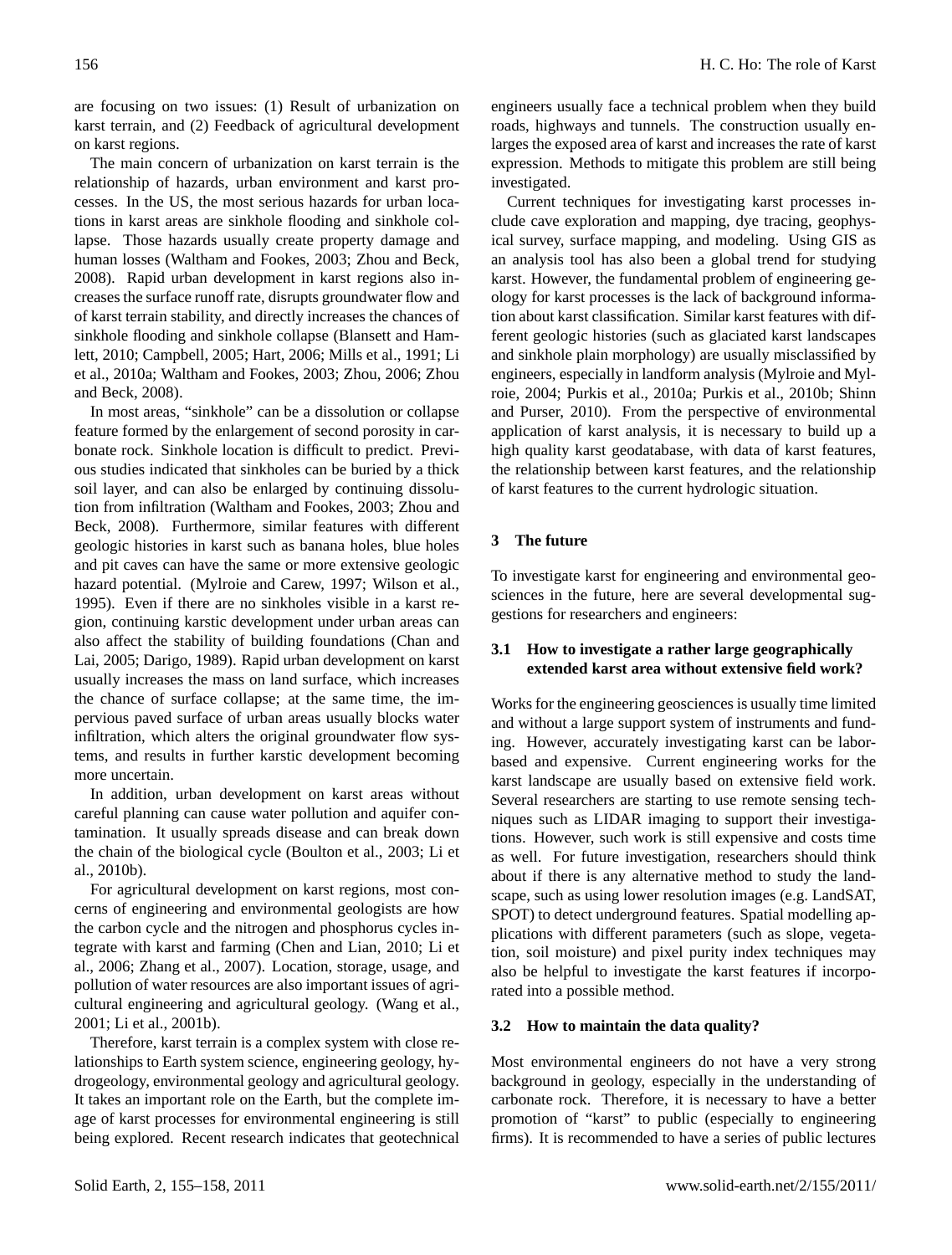on engineering applications of karst to environmental engineering companies, so as to provide a platform for engineers to understand karst more deeply and maintain the high quality of investigated data in the future. Furthermore, as the recommendation above states, building a high quality global karst geodatabase is necessary. It can minimize the random human errors from different engineers and researchers, and can maximize the sharing platform. The data itself can also be used for future calibrations and support. Therefore, a geodatabase with high quality karst data should be a future goal for development in engineering and the environmental geosciences.

Edited by: A. Cerda`

#### **References**

- Blansett, K. and Hamlett, J.: Challenges of Stormwater Modeling for Urbanized Karst Watersheds, American Society of Agricultural and Biological Engineers Annual International Meeting 2010, 5, 4086–4094, 2010.
- Boulton, A. J., Humphreys, W. F., and Eberhard, S. M.: Imperilled subsurface waters in Australia: Biodiversity, threatening processes and conservation, Aquat. Ecosyst. Health, 6(1), 41–54, 2003.
- Campbell, W. C.: Complexities of flood mapping in a sinkhole area, Sinkholes and the Engineering and Environmental Impacts of Karst – Proc. 10th Multidisciplinary Conf. Am., Society of Civil Engineers, 470–478, 2005.
- Chan, S. H. M. and Lai, K. W.: The Geological Characteristics of Buried Karst and Its Impact on Foundations in Hong Kong, China, Geotech. Sp., 144, 275–285, 2005.
- Chen, Y. and Lian, B.: Nitrogen cycle model of agroecosystem in the karst region of Guizhou Province, Chinese Journal of Geochemistry, 29(4), 464–470, 2010.
- Cosford, J., Qing, H., Yuan, D., Zhang, M., Holmden, C., Patterson, W., and Hai, C.: Millennial-scale variability in the Asian monsoon: Evidence from oxygen isotope records from stalagmites in southeastern China, Palaeogeogr. Palaeocl., 266(1–2), 3–12, 2008.
- Darigo, N. J.: A volcanic breccia in the buried karst of Hong Kong, Engineering and environmental impacts of sinkholes and karst, Proc. 3rd conference, St. Petersburg Beach, FL, 5 1989, 225– 232, 1989.
- Ford, D. C. and Williams, P. W.: Karst Hydrogeology and Geomorphology, Wiley, West Sussex, 2007.
- Gunn, J.: Encyclopedia of Caves and Karst Science, Fitzroy Dearborn, New York, 2004.
- Hart, E.: Land Use Change and Sinkhole Flooding in Cookeville, Tennessee, Southeastern Geographer, 46(1), 35–50, 2006.
- Li, P., Hart, E. A., Mills, H. H., Ho, D. H. C., and Kimbrell, M.: Predicting Sinkhole Flooding in Cookeville, in: Proceedings of the Twentieth Tennessee Water Resources Symposium, 13–15 April 2010, Montgomery Bell State Park, Burns, TN, 1A–7, 2010a.
- Li, X., Xiao, H., Wu, J., Su, Y., Huang, D., Huang, M., Liu, S., and Peng, H.: Efects of land use type on soil organic carbon, total

nitrogen, and microbial biomass carbon and nitrogen contents in Karst region of South China, Chinese Journal of Applied Ecology, 17(10), 1827– 1831, 2006.

- Li, X. D., Liu, C. Q., Harue, M., Li, S. L., and Liu, X. L.: The use of environmental isotopic, C, Sr, S and hydrochemical tracers to characterize anthropogenic efects on karst groundwater quality: A case study of the Shuicheng Basin, SW China, Appl. Geochem., 25(12), 1924–1936, 2010b.
- Mills, H. H., George, D. B., Taylor, H. N., Ogden, A. E., Robinet-Clark, Y., and Forde, R.: Predicting sinkhole flooding in Cookeville, Tennessee, using SWMM and GIS, in: Appalachian Karst: Proceedings of the Appalachian Karst Symposium, edited by: Kastning, E. H. and Kastning, K. M., National Speleological Society, Huntsville, AL, 1991, 159–167, 1991.
- Mylroie, J. E.: Hydrologic classification of caves and karst, in: Groundwater as a Geomorphic Agent, edited by: LaFleur, R. G., Allen & Unwin, Inc., Boston, MA, 157–172, 1984.
- Mylroie, J. E.: Late Quaternary sea-level position: Evidence from Bahamian carbonate deposition and dissolution cycles, Quatern. Int., 183(1), 61–75, 2008.
- Mylroie, J. E. and Carew, J. L.: The flank margin model for dissolution cave development in carbonate platforms, Earth Surf. Proc. Land., 15(5), 413–424, 1990.
- Mylroie, J. E. and Carew, J. L.: Land use and carbonate karst, in: The engineering geology and hydrogeology of karst terranes, Proc. 6th multidisciplinary conference, Springfeld, 1997, 3–12, 1997.
- Mylroie J. E. and Mylroie J. R.: Glaciated karst: How the Helderberg plateau revised the geologic perception, Northeastern Geology and Environmental Sciences, 26(1–2), 82–92, 2004.
- Mylroie J. E. and Mylroie, J. R.: Caves as sea level and uplift indicators, Kangaroo Island, South Australia, J. Cave Karst Stud., 71(1), 32–47, 2009.
- Palmer, A. N.: Cave Geology, Cave Books, Dayton, 2007.
- Smart, C. C. and Worthington, S. R. H.: Electrical conductivity profiling of boreholes as a means of identifying karst aquifers, Geotech. Sp., 122, 265–276, 2003.
- Walker, L. N., Mylroie, J. E., Walker, A. D., and Mylroie, J. R.: The caves of Abaco Island, Bahamas: Keys to geologic timelines, J. Cave Karst Stud., 70(2), 108–119, 2008.
- Waltham, A. C. and Fookes, P. G.: Engineering classification of karst ground conditions, Q. J. Eng. Geol. Hydroge., 36(2), 101– 118, 2003.
- Wang, Y., Ma, T., and Luo, Z.: Geostatistical and geochemical analysis of surface water leakage into groundwater on a regional scale: a case study in the Liulin karst system, northwestern China, J. Hydrol., 246(1–4), 223–234, 2001.
- White, W. B.: Geomorphology and Hydrology of Karst Terrains, Oxford, New York, 1988.
- Wilson, W. L., Mylroie, J. E., and Carew, J. L.: Caves as a geologic hazard: a quantitative analysis from San Salvador Island, Bahamas, in: Karst geohazards: engineering and environmental problems in karst terrane, Proc. 5th conference, Gatlinburg, 1995, 487–495, 1995.
- Worthington, S. R. H. and Smart, C. C.: Empirical determination of tracer mass for sink to spring tests in karst, Geotech. Sp., 122, 287–295, 2003.
- Yang, Y., Yuan, D., Cheng, H., Qin, J., Lin, Y., Zhang, M., and Zhu, X.: Initial 234U/238<sup>U</sup> variation of stalagmites: Implications for